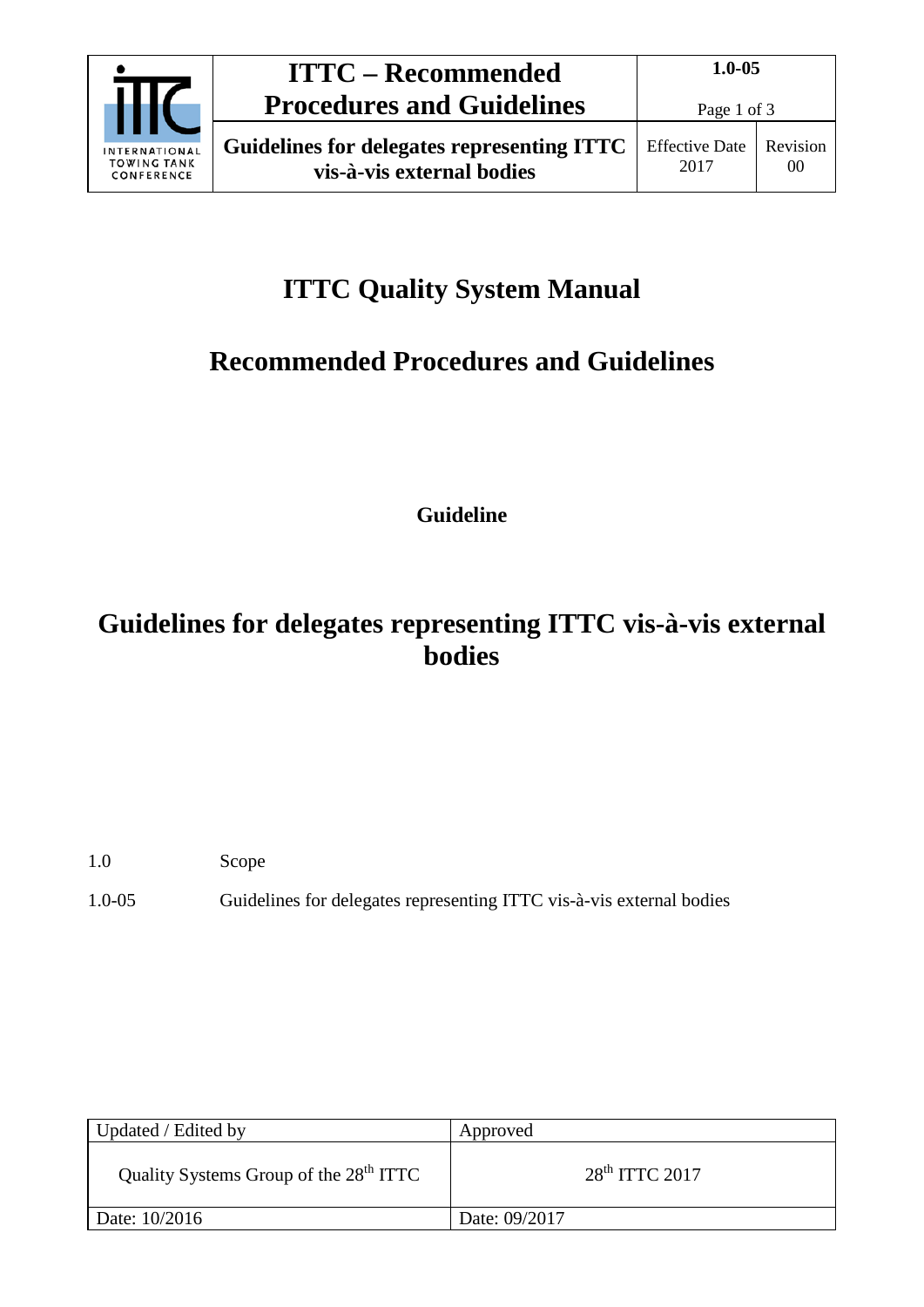|                                                   | <b>ITTC – Recommended</b>                                               | $1.0 - 0.5$                   |                            |
|---------------------------------------------------|-------------------------------------------------------------------------|-------------------------------|----------------------------|
|                                                   | <b>Procedures and Guidelines</b>                                        | Page 2 of 3                   |                            |
| INTERNATIONAL<br><b>TOWING TANK</b><br>CONFERENCE | Guidelines for delegates representing ITTC<br>vis-à-vis external bodies | <b>Effective Date</b><br>2017 | Revision<br>0 <sup>0</sup> |

### **Table of Contents**

- **1. [ITTC POLICY.......................................3](#page-2-0)**
- **2. [REPRESENTING THE ITTC](#page-2-1) .............3**
	- **2.1 [Terms of Reference for delegates.....3](#page-2-2)**
- 2.1.1 [Contact between the delegate and](#page-2-3)  the EC and AC [.............................3](#page-2-3) 2.1.2 [Written submissions.....................3](#page-2-4) 2.1.3 [Documented expenses..................3](#page-2-5)